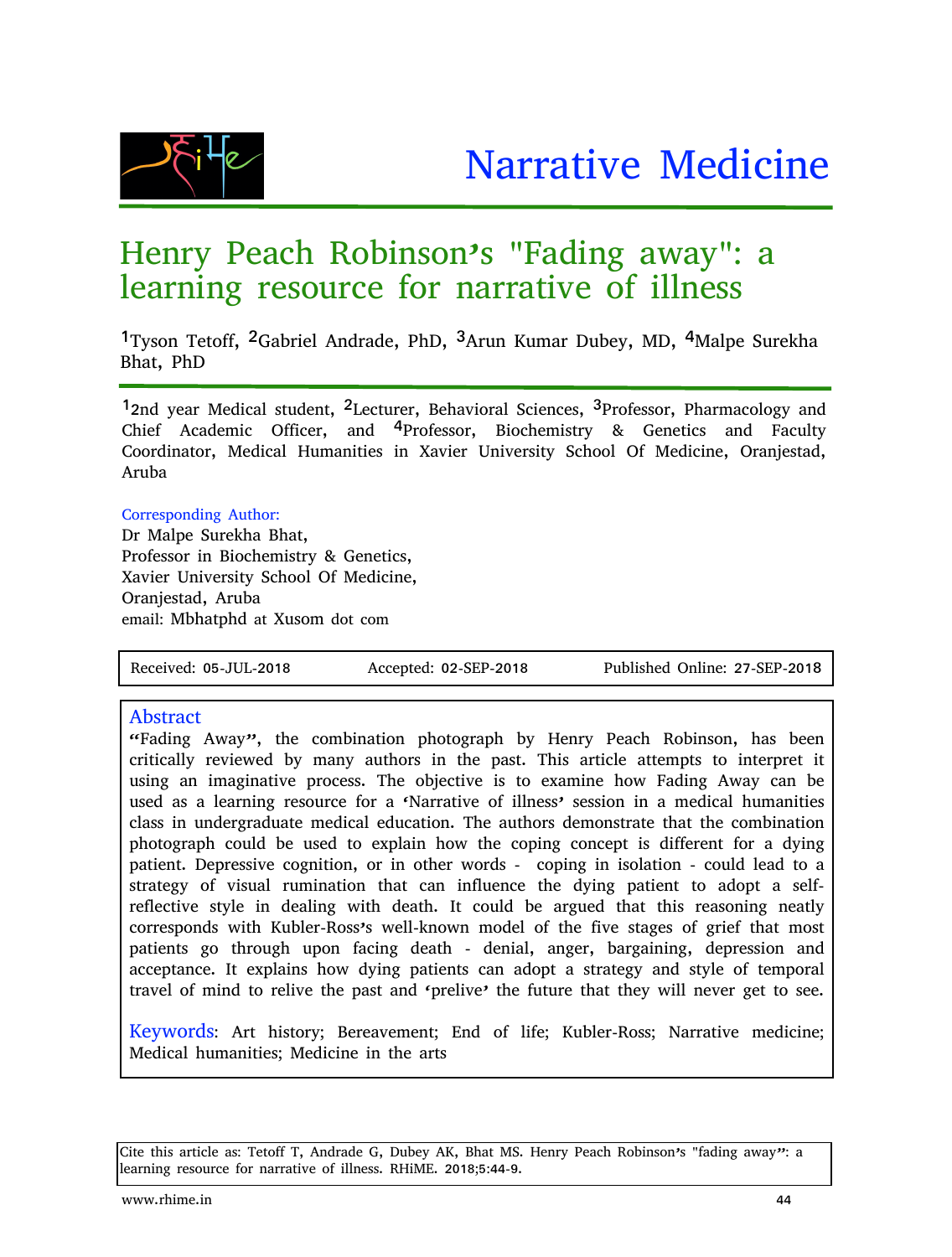

Figure: Fading away – taken in 1857 by Henry Peach Robinson - it was printed from five negatives and it shows a young girl dying of tuberculosis.

Source: https://www.slideshare.net/markellis923171/henry-peach-robinson-pioneervictorian-photographer

# Introduction

The combination photograph by Henry Peach Robinson named, "Fading Away" (circa 1858) is a picture composed from five negatives and depicts the suffering that ensues when a subject is dying of consumption (Figure). The disease of tuberculosis, called consumption in that era, was responsible for millions of human deaths since there was no treatment for infected patients.[1] The term consumption underlined the marked weight loss of the infected individual.

Although the photo's literal statement is that it depicts the dying of a young girl while she is surrounded by her family,[2] from a medical perspective it can be interpreted in many different ways. This article looks at Robinson's combination photograph and interprets it using an imaginative process and clinical observation. The objective is to examine the photograph for its potential as a

learning resource for a 'Narrative of illness' session in a medical humanities class in undergraduate medical education.

#### Fading Away and its relevance to death and dying

Peach's famous photograph depicted the death of a young girl surrounded by her family, presumably in a proverbial state of sadness.[2] Representation of people watching family members die go back many centuries in Western art. In today's industrialized society, dying takes place mostly in hospitals, devoid of any significant family interactions. Death is highly sanitized, and most people are detached from the harsh reality of mortality. However, this is a very recent development, and for most of humanity's existence, dying has been an emotive and intense moment of family life. The Medieval Book of Hours was a detailed etiquette text to instruct Christians how to behave when someone was on their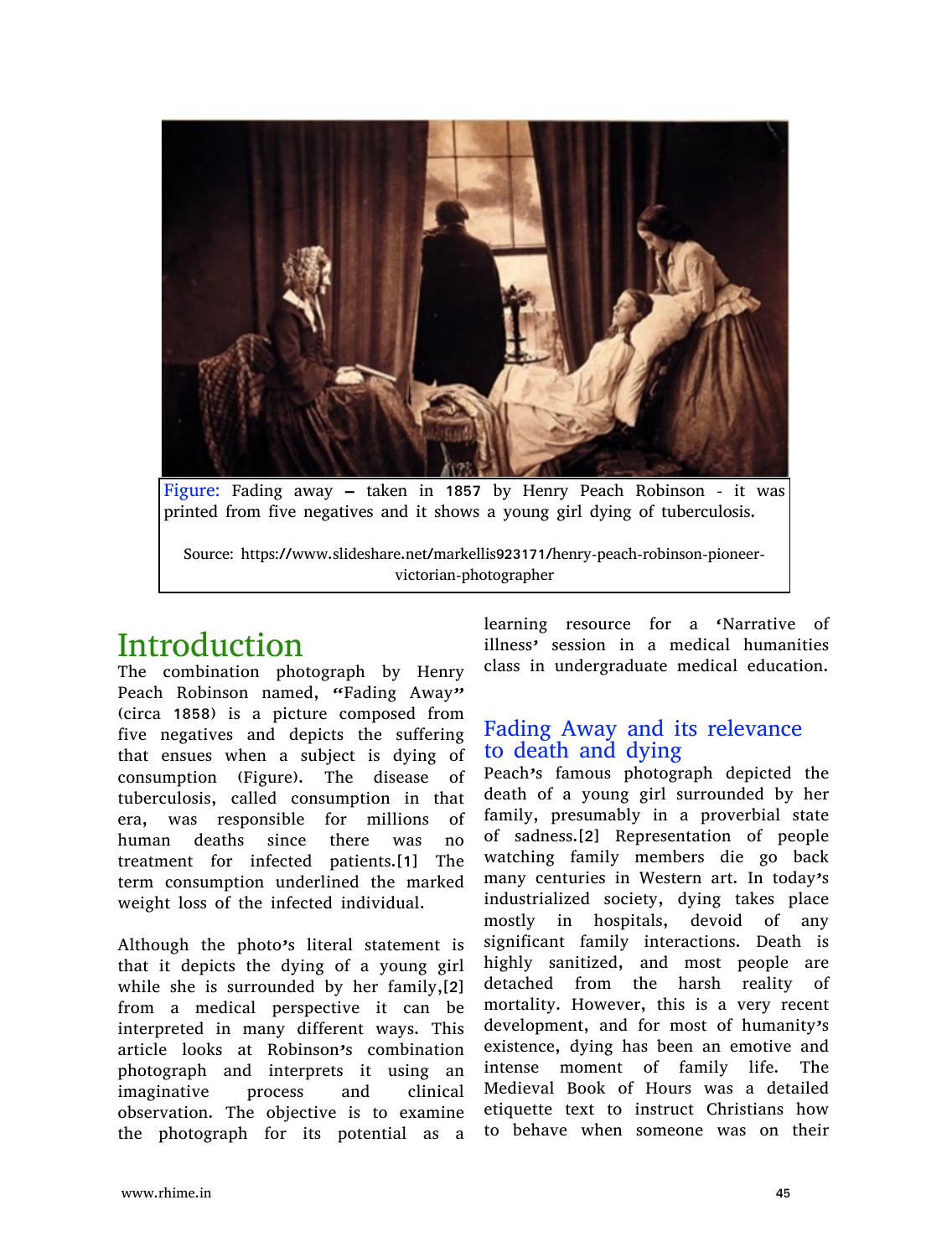deathbed.[3] Significant works of art, such as Bosch's Death of the Reprobate, were opportunities to express deep feelings about the meaning of existence, and its finitude in the face of death. Existentialist philosophers such as Soren Kierkegaard and Martin Heidegger further reflected on the experience of dying, and its implications on how we should live.[4] Fading Away belongs to a posterior period (19th Century) and is a continuation of that tendency.

### Fading Away - contribution to the role of tuberculosis in art

It is relevant to take into consideration the role of tuberculosis in art. This photographic work dates to 1858. During that time, Romanticism as a literary and artistic movement was in full swing in Europe and North America.

Romanticism was known to have a complicated relationship with tuberculosis. On the one hand, it was understood that tuberculosis was a terrible disease that decimated populations and left a disturbing impression on those who witnessed it; however, Romantics found something mysterious yet fascinating about this disease.[5,6] For instance, when John Keats was 14-years old, his mother died of consumption. Years later, his youngest brother, Thomas, contracted the disease and it was while caring for Thomas that John Keats likely contracted consumption.[5] He initially studied medicine; however, during his time as a medical student, he became increasingly ambivalent towards medicine and instead began to devote much of his time to writing. His medical training and his experience in caring for, and watching as his mother and brother died of consumption, did not prevent him from repeatedly mentioning death and romanticizing consumption in at least three of his odes.

As Martinez, 2011 observes in his thesis, "Keats repeatedly holds on to the image of the beauty that can be found in death. This image holds with many of the English Romantics, who used the disease to shape the literature and poetry of the time".<sup>[6]</sup> Fading Away is yet another contribution to this trend in the history of Western art.

#### Fading Away as a learning resource for "narrative of illness"

Anderson and Evans (2015) have discussed how depressed individuals demonstrate a number of biases in their ability to retrieve past events and simulate future events.[7] In their study, dysphoric individuals saw future events as less vivid, coherent, sensorially detailed, bodily experienced, emotionally intense and important with respect to their life story and identity. Research by Burwell and Shirk (2007) has indicated that rumination contributes to the maintenance or intensification of depressive symptoms among adults.[8] They report that brooding is related to maladaptive disengagement coping strategies, whereas reflection is related to adaptive primary and secondary coping strategies.

Applying this learning to Peach's photograph, especially considering that it is an overlay of five different negatives, the authors of this article take the liberty to interpret the combination photography as the patient's hallucination, depicting the patient's past, present and future - a hallucination caused by the diminished state of the dying girl. One must keep in mind here that reports explain how hallucinations can occur when the tuberculosis has reached the CNS and they are secondary to structural damage.[9,10]

The following interpretations are the opinions of the authors as observers and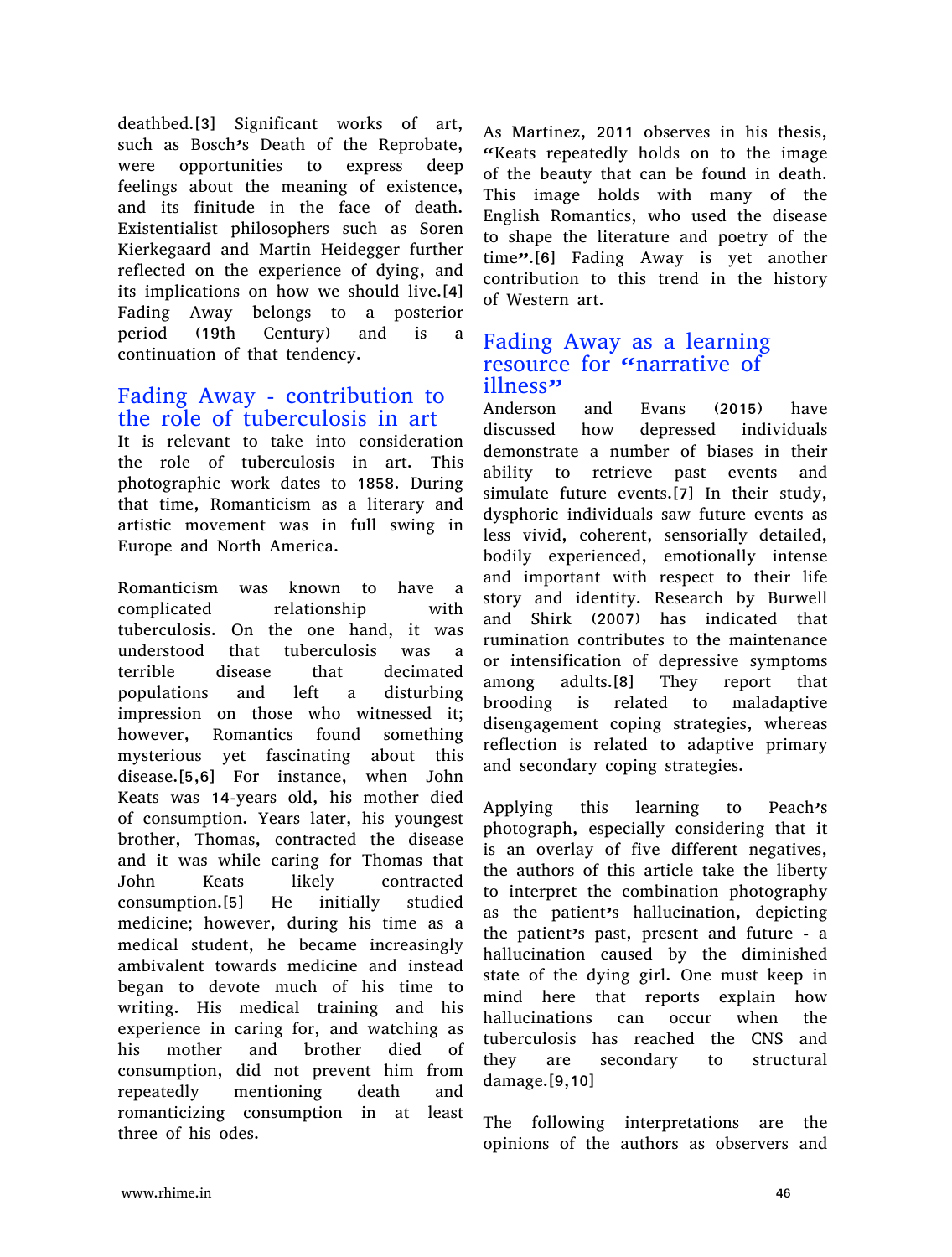are directed by a clinical sense of psychology and of medicine.

The two other figures that are standing by the bed could depict the dying, hallucinating girl's self-reflections. The older lady at the foot of the bed can be construed as the patient's future and may be a look into her future self, one that is not going to happen because it is being taken away from her by the illness. In other words, as she lies in the bed suffering from consumption, she is foreshadowing what her future could have been - it allows the dying girl to experience the non-existent, as described by Stappers and Flach, 2014.[11] The older, future self is sitting further away from the dying young girl, indicating that her life might have taken a farther journey if not for the illness. The older figure is also seated at the eye level of the girl in bed. This may be interpreted as clarity and another form of foreshadowing of what was to come in her life if not shortened by tuberculosis.

The individual standing at the head of the bed can be inferred as the dying girl's past, a temporal mind travel resulting from insight, internal selfawareness and self-reflection as described by Harrington and Loffredo, 2010.[12] It can be seen that she appears to be of a healthy weight and complexion - as the girl must have been before she fell sick with consumption. This figure's position, at the head of the bed, suggests that the patient's past is behind her. She is looking down at the patient as though looking at her sick self from a higher state of medical wellness and of "what was" when she was not in a deathly ill state.

The man standing in the background is a dark figure who may also be hallucination and may represent a father, a grandfather or a husband. As the figure

is only shown from the back, the face is not visible and therefore we cannot guess at the age or status of the individual. The placement of him in the background and in the middle of the picture, as compared to the foreground and ends of the bed with the other figures, may indicate that he is a figure who is important to the patient. As he is not distinct, perhaps he is the future figure's husband, something that may not come to be considering that she is in bed in the present time, and is dying. The man could also be a hallucination depicting the patient's past - maybe she remembers a time when she was better and was doted on by her father. It may also be that the father figure is himself reflecting on the patient's future - standing at the window gazing outwards, he is possibly looking towards a future that is not achievable.

## Fading Away and the narrative of chronic illnesses

There are three concepts applied to the narrative of chronic illnesses - coping, strategy and style.[13] "Coping" refers to cognitive processes; "strategy", to the actions people take; and "style", to the way people respond. Our interpretation throws light on how the 'coping' concept is different for a dying patient. The combination photograph could be used to explain how a dying patient's experience of depressive cognition, or in other words - 'coping' in isolation - could lead to a 'strategy' of visual rumination that can influence the dying patient to adopt a self-reflective 'style' in dealing with death.

## Fading Away and Kubler-Ross's five stages of grief

It could be argued that the photograph neatly corresponds to Kubler-Ross's wellknown model of the five stages of grief that most patients go through upon facing death. These are: denial, anger,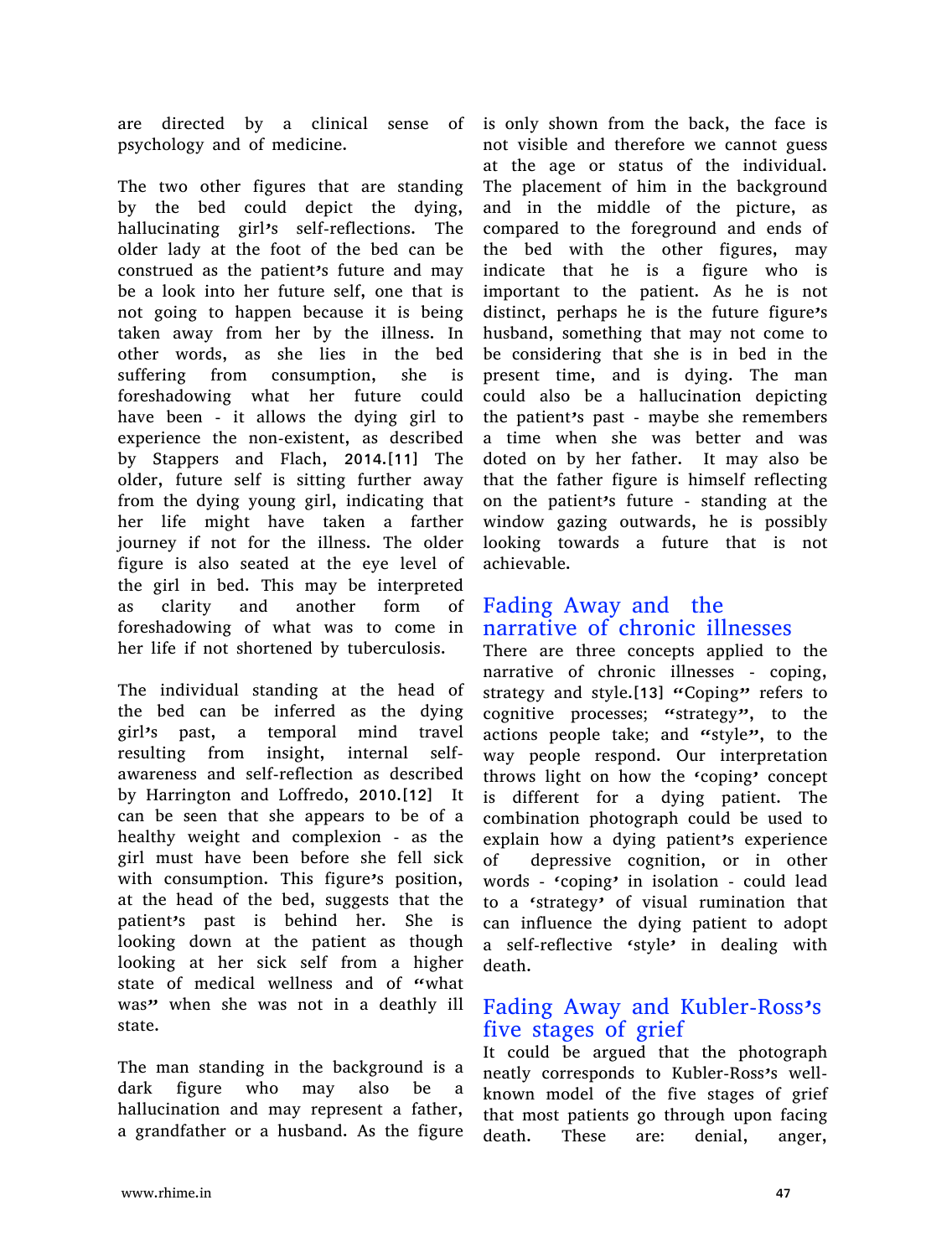bargaining, depression acceptance.[14]

In the denial stage, the affected person is not living in 'actual reality,' rather, he/she is living in a 'preferable' reality. That is to say, there is a strong tendency to 'prelive' a future of preference. Thus, the interpretation of the older lady at the foot of the bed as the patient's future and a look into her future self, may be justified in the context of Ross's denial stage.

The second stage is anger where one finds it incomprehensible how 'something like this could happen to me' and this stage then progresses to the third stage that is bargaining. Bargaining involves promises of better behavior or significant life changes which will be made in exchange for the reversal of the loss. It is during anger and bargaining that the affected individual has a tendency to relive the past - initially (in the anger stage) question why good things done in the past have gone unnoticed and why an undeserved punishment is to be faced; eventually (in the bargaining stage) accept the wrongs done in the past and promise to the higher self that if given a second chance, the wrongs of the past shall be undone.

When it dawns on the affected individual that anger and bargaining are not going to reverse the loss, the person may sink

and into the stage of depression, where he/she confronts the inevitability and reality of the loss and a sense of one's own helplessness to change it. Finally comes the acceptance that the change cannot be undone (in this case, the inevitability of death due to consumption).

> In the photograph, based on the interpretation provided above, the patient has ultimately accepted her fate. As a complement, studies of near-death experiences report that people undergoing them, apart from the usual traveling through a tunnel with light at the end of it, revisit their past experiences and contemplate the great milestones of their lives.[15]

## Conclusion

The authors' imaginative interpretation of Peach's photograph – Fading Away – explains how dying patients can adopt a strategy and style of temporal travel of mind to relive the past and 'prelive' the future that they will never get to see. It allows a discussion of Kubler-Ross's five stages of grief that most patients go through upon facing death - denial, anger, bargaining, depression and acceptance. The interpretation demonstrates that the photograph could be useful as a learning resource in a medical humanities class in undergraduate medical education.

# References

1. Ducati RG, Ruffino-Netto A, Basso LA, Santos DS. The resumption of consumption: a review on tuberculosis. Mem Inst Oswaldo Cruz. 2006;101(7):697-714. doi:10.1590/s0074-

#### 02762006000700001

2. Encyclopædia Britannica. Henry Peach Robinson. 2013 October 23 [cited 2018 Sep 25]. Available from: https://www.britannica.com/bi ography/Henry-Peach-Robinson#ref12957

3. Schell S. The Office of the Dead in England: image and music in the Book of Hours and related texts, c.1250 –